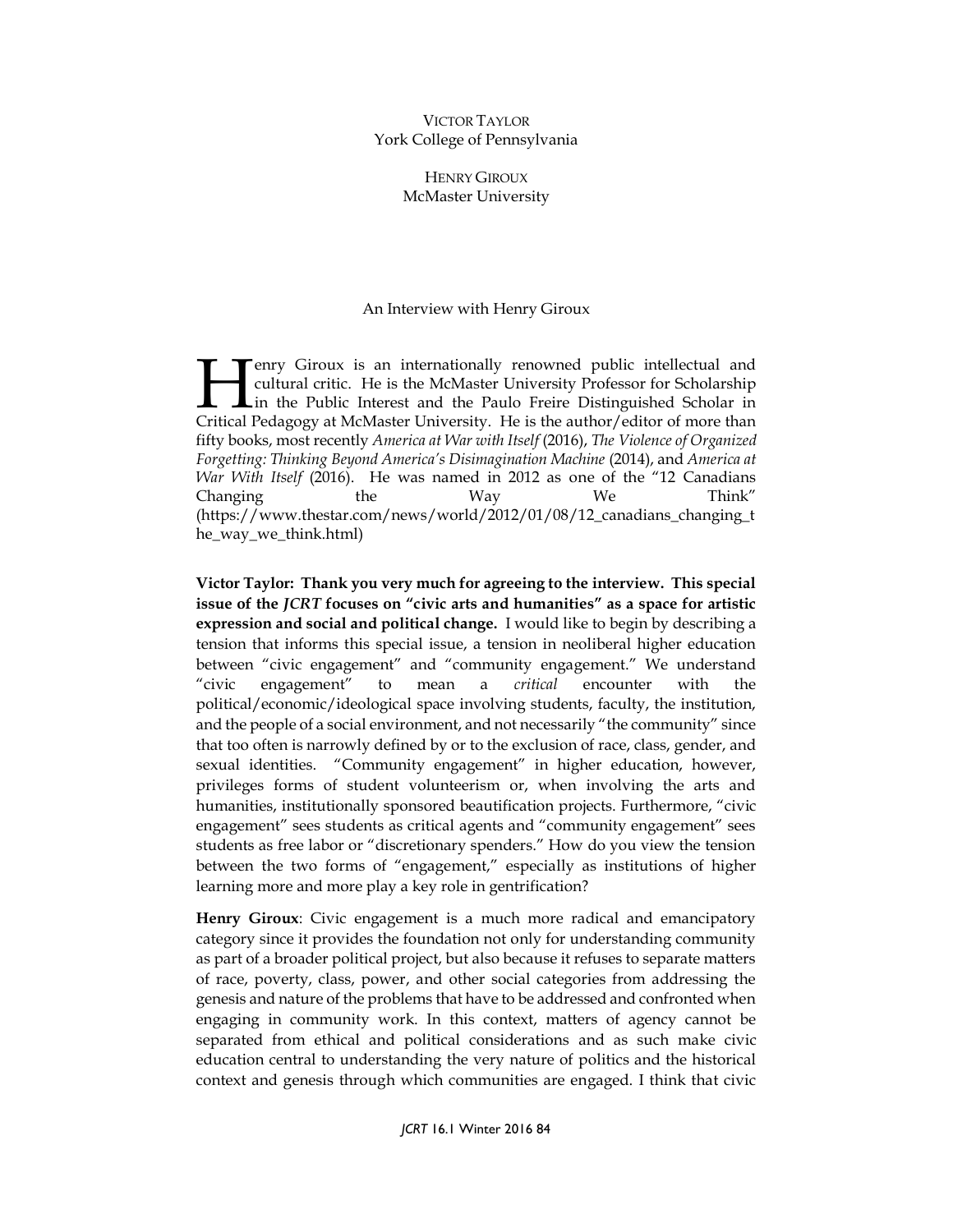engagement entails a strong understanding of what might be called civic literacy and civic courage. That is, any community and the work that goes on there must be addressed through categories such as social and economic justice, inequities in relations of power, and the common good. The civic in engagement works to subordinate aesthetic, empirical, and formalistic categories to more substantive political and ethical considerations such as whose interests are benefited by interventions in the community, and how might people living in the community be empowered so as to take control over their lives and the commanding institutions that bear down on them? How does such work benefit the common good, and extend the personal and social rights of all members of the community. Civic engagement is built on the recognition that the United States has a long history rooted in a deep-seated contradiction between democratic values and the narrow, individualistic values that drive market fundamentalism. The precepts of market fundamentalism are central to not only exploiting communities for their resources but also waging a way on them as part of a larger logic of either disposability or privatizing and denigrating people who live in communities that are under siege by the often savage forces of the market and state terrorism. In this sense, civic engagement is the antidote to a notion of volunteerism that extends the privatizing and individualistic values of capitalism. Volunteerism is usually about creating experiences that change the attitudes of the people who live in particular communities, often through the discourse of self-help. In contrast, civic engagement is about working collectively with others not only to transform consciousness but also to change the material conditions of oppression.

While there may be some benefits to volunteerism such as exposing students to a reality that is often invisible to them and providing them with a space for connecting with the alleged "other" and the invisible registers of human suffering, it is too often couched in a discourse of individual interests and functions often as part of a discourse of charitable tourism. In this vocabulary, the notion of care and compassion is limited to the discourse of individual assistance and a narrow if not a colonial notion of privilege and service. Hence, it has a depoliticizing function that addresses social problems by stripping them of history, power, politics, and struggle. Too often volunteerism functions as a therapeutic discourse fixated on positive thinking, narrating the lifestyles of the poor, focusing on the immediacy of the environment, and limiting itself to the vocabulary of resilience, selftransformation, and self-help. Voluntarism is a world-view that focuses on enriching experience not on building solidarities and mobilizing collective modes of resistance. In this instance, it ignores the relationship between private troubles and larger systemic issues, which would demand a more totalizing framework, one that recognizes the need for building social movements and collective forms of action in order to address the problems it often confronts in underserved communities. Moreover, the privilege built into voluntarism often results not in real community dialogue, but in a performance in which the outsider simply narrates his or her own experience, much as a tourist would in a strange land.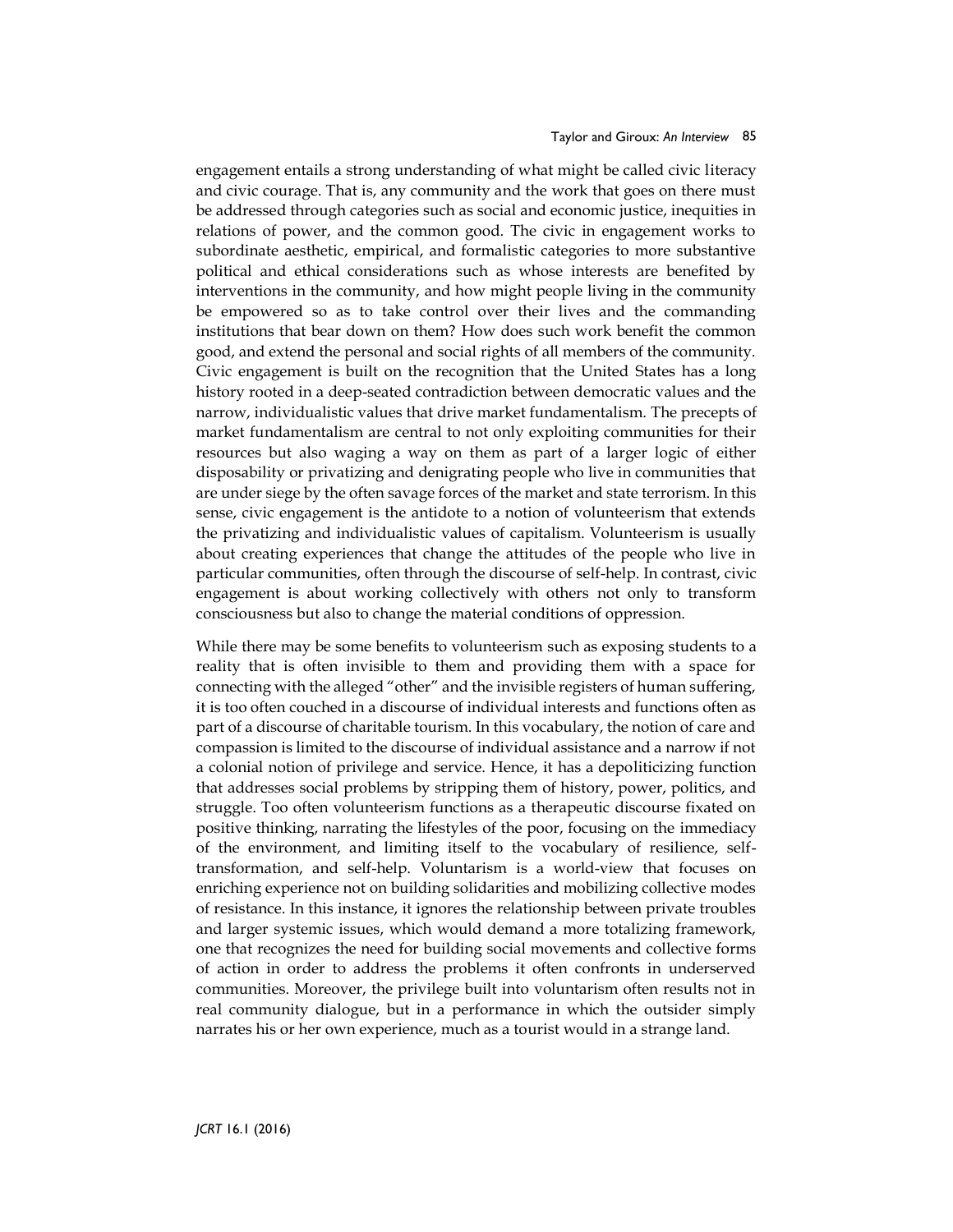**Victor Taylor:** Continuing with the tension between "civic" and "community" engagement, in *Neoliberalism's War on Higher Education*, you describe a desensitizing effect "economic fundamentalism" has on a person's sense of "social solidarity" and "social responsibility," if so-called "community engagement" grows in its significance in college/university curricular requirements won't this further solidify the "college student's" place as person dedicated to or aspiring to living the good life "promised by capitalism" and disconnected from the social sphere?

**Henry Giroux:** Traveling to communities in order to get a different experience (becoming familiar with the native other) or developing an experience that looks good on one's vita has little to do with any emancipatory notion of community engagement. On the contrary, it mimics the worse dimensions of neoliberal values in which the only values that matter are corporate driven exchange values, while furthering relationships in which one has something to gain often at the expense of others. This is not an ideology that demands compassion, empathy, the ability to understand the experience of others, or to suspend one's solidified common sense assumptions in order to learn from others. Without going too far, I think that voluntarism is trapped in a colonial and neoliberal legacy and set of values that is mostly indifferent to the kind of self-reflection and interrogation about one's own values that might reveal its underlying ideology. I think that volunteerism and the sense of self-righteousness and entitlement it often mimics makes it difficult for its participants to recognize that it has a long history marked by relations between privileged groups and communities that are deeply indebted to a legacy of colonialism. Such a legacy when made visible might prove too daunting and unconformable for many people engaged in volunteerism to become more selfreflective about the ideas, values, and social relations in which they are participating under the rubric of volunteerism. On the other hand, civic engagement points to immersing oneself in the thick mesh of social responsibility and mutual obligations. Its starting point is justice and social responsibility rather than the warm and comforting embrace of helping the other through handouts or the singular acts of individual help. Only then, can engagement be true to what it means to connect civic actions with the discourses of justice, freedom, and equality.

**Victor Taylor:** In *Neoliberalim's War on Higher Education* you also discuss "sports culture", its connection to big donors, corporations, influential alumni. Would you consider "community engagement," as we defined it, part of that "play book"? Another venue to recruit students away from their sense of social responsibility? That is, a social responsibility that is more than collecting spare change to fight cancer or address some other cause, as worthy as it may be?

**Henry Giroux**: In this case, I think that professional sports and in some cases big money sports on college campuses undermine rather than promote any viable level of community or community engagement. I think that whatever cultural events they promote in outreaching and integrating community largely serve to divert attention from the commercial, violent, and often misogynistic values that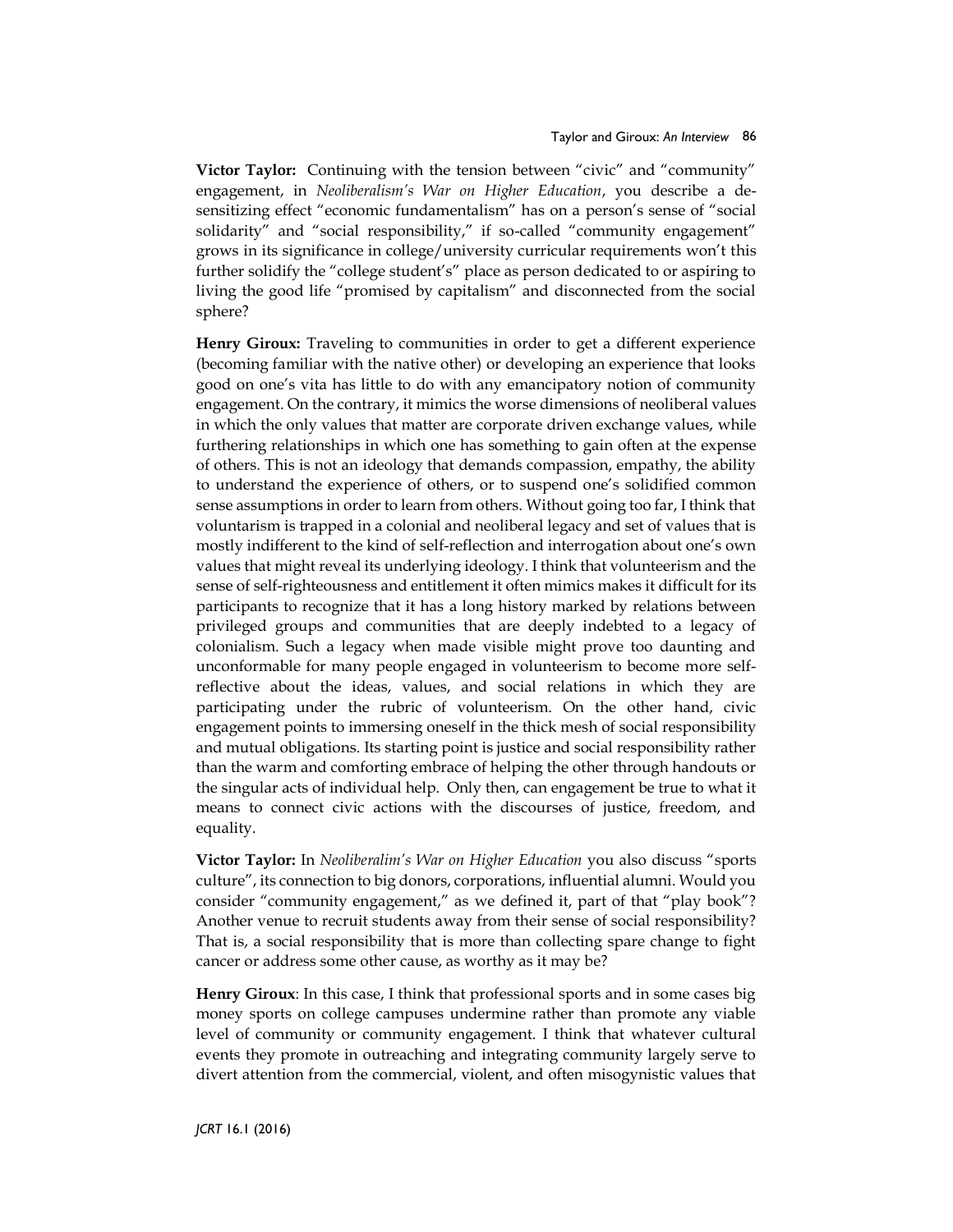professional and big sports cultures embody. The market-driven spectacle of entertainment is their forte and everything else is a side show. For instance, my decade long experience at Penn State made clear that football culture had little interest in community engagement accept to make it a legitimating force for the spectacle and the notion that the most viable notion of community was largely organized around the task of winning and legitimating a masculine culture while narrowing the parameters of how a community defined itself. This notion of community represented both a flight from any serious sense of social responsibility and the undermining of any sense of real civic engagement. Today, this is quite visible when the mainstream media focuses on individual football, baseball, and other major sports figures sponsoring a particular charity. This diverts attention from the violence often associated with the games, the vandalism that often takes place after the games, the endless narratives of sports figures abusing women, and the most damaging values that are central to how such teams define themselves and the spectacle of entertainment in which they engage. Sports culture—at least the most corporate driven and commercialized versions—can only define community in highly neoliberal terms: the focus on hyper competitiveness, hyper-masculinity, the individualized star system, excessive salaries that mirror those of major CEOs in big corporations, and an investment in celebrity culture that is as anti-intellectual as it is commodified. Mainstream sports culture has a poor understanding of civic culture, and its notion of adulthood and agency strikes me as both infantilizing and depoliticizing. Sports culture represents the celebration of untrammeled individual success and is firmly ensconced in unfettered market values. It is largely a money machine that limits an understanding of civic life, agency, and empowering currencies of solidarity.

At the heart of the concern over civic engagement versus community engagement is a political and ethical struggle over notions of the public good, critical agency, civic literacy, respect for the other, and those institutions that provide the formative culture that embrace the mutual obligations and values central to a democracy. Americans have entered a historical moment in which community is stripped of its emancipatory possibilities, defined as simply a repository for increasing profits and accumulating capital. Private space now functions to corrode public space and self-interest overrides and notion of the common good. Corroding orbits of privatization and commodification define how we organize our schools, health care system, and other public goods. This speaks to the rise of anti-democratic forces in which civic engagement is both derided and viewed as hostile to the functioning of a social order wedded to shark-like modes of competition and interaction. Communities are not networks nor are they spectacular sites of consumption. Whereas civic engagement is never far from the discourse of justice and what it means to comprehend what we have in common with others, civic engagement is the stuff of long-term visions. Community engagement strikes me as short-lived, ephemeral, and largely a short-term investment. Disrespecting others, which has been highlighted by President Elect, Donald Trump, no less, has become the measure of the degree to which we have been falling away from civic engagement. We need a new conversation about civic engagement, and its value as a fundamental element for sustaining a strong